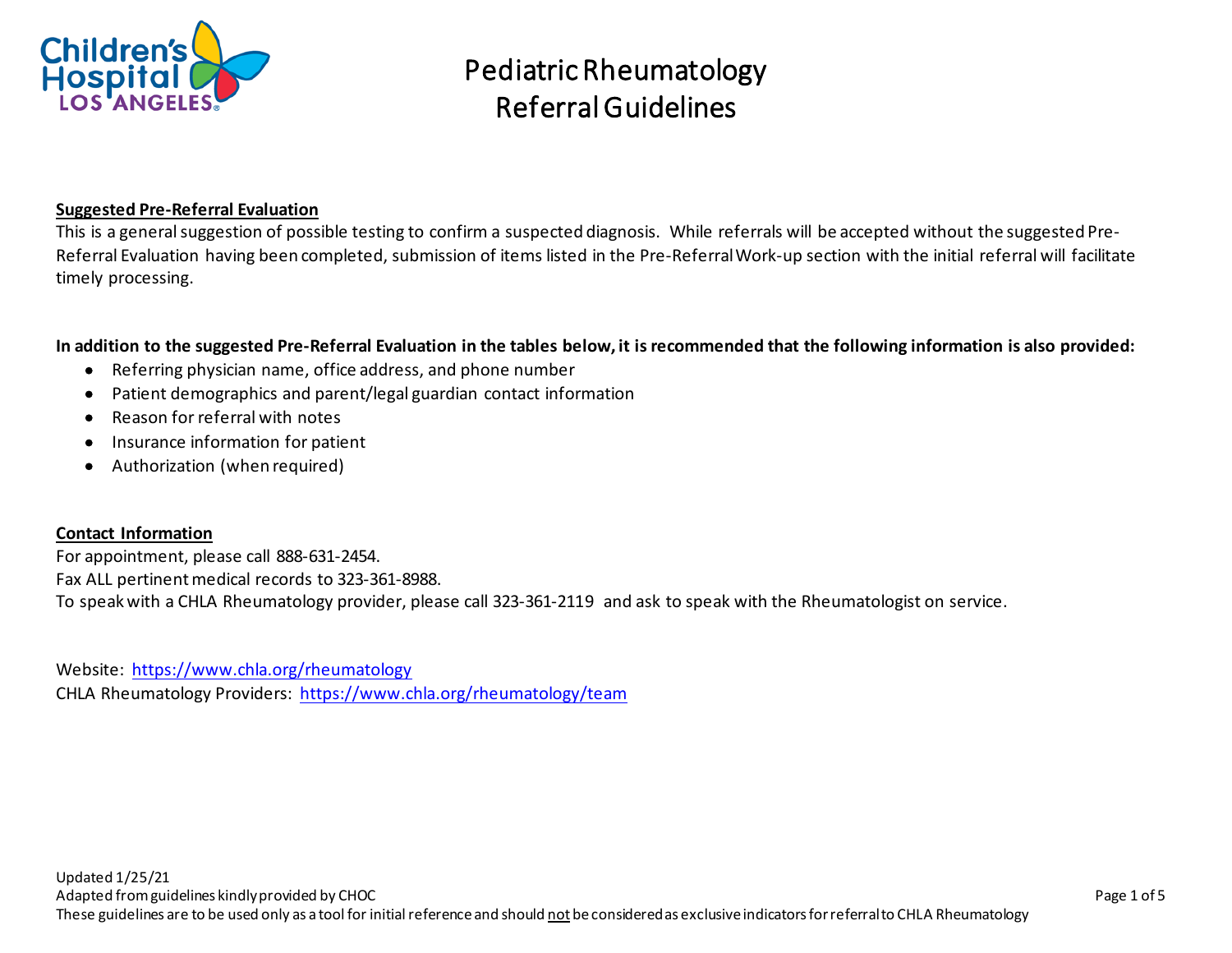

| <b>Rheumatology Diagnoses</b>                                                                                                                                                                                                                                                                                                                                              |                                                                                                                                                                                                                                                                                                                                          |                                                                                                                                                                           |  |  |
|----------------------------------------------------------------------------------------------------------------------------------------------------------------------------------------------------------------------------------------------------------------------------------------------------------------------------------------------------------------------------|------------------------------------------------------------------------------------------------------------------------------------------------------------------------------------------------------------------------------------------------------------------------------------------------------------------------------------------|---------------------------------------------------------------------------------------------------------------------------------------------------------------------------|--|--|
| Arthralgia (ICD-10 Code: M25.5)                                                                                                                                                                                                                                                                                                                                            |                                                                                                                                                                                                                                                                                                                                          |                                                                                                                                                                           |  |  |
| <b>Pre-Referral Evaluation</b>                                                                                                                                                                                                                                                                                                                                             | When to refer to Rheumatology                                                                                                                                                                                                                                                                                                            | <b>Pre-Referral Work-up</b>                                                                                                                                               |  |  |
| Check for presence of:<br>Joint swelling<br>Hypermobility<br>Flat feet<br>Contractures                                                                                                                                                                                                                                                                                     | If patient has persistent joint swelling,<br>✓<br>persistent (>2 weeks) limp or joint contracture<br>Difficulties with activities of daily living<br>✓                                                                                                                                                                                   | CBC, CMP, ESR, Urinalysis, ANA, RF, HLA-B27,<br>✓<br>CCP, CRP, LDH, Uric Acid<br>Quant Gold TB / PPD <sub>1</sub><br>✓<br>X-rays of involved joint(s) if appropriate<br>✓ |  |  |
| Joint Swelling, Joint Contracture, Limp Joint (ICD-10 Code: M25.4)                                                                                                                                                                                                                                                                                                         |                                                                                                                                                                                                                                                                                                                                          |                                                                                                                                                                           |  |  |
| <b>Pre-Referral Evaluation</b>                                                                                                                                                                                                                                                                                                                                             | When to refer to Rheumatology                                                                                                                                                                                                                                                                                                            | <b>Pre-Referral Work-up</b>                                                                                                                                               |  |  |
| Rule out infection, septic joint $-$ if suspicious,<br>refer urgently to Orthopedics<br>Document joint swelling, contractures<br>Check x-rays as appropriate                                                                                                                                                                                                               | If patient has persistent (>2 weeks) joint<br>swelling, limp or joint contracture, not<br>attributable to an injury or Orthopedic<br>problem<br>Difficulties with activities of daily living<br>✓                                                                                                                                        | CBC, CMP, ESR, Urinalysis, ANA, RF, HLA-B27,<br>CCP, CRP, LDH, Uric Acid<br>Quant Gold TB / PPD<br>$\checkmark$<br>X-rays of involved joint(s) if appropriate<br>✓        |  |  |
| Weakness and Myalgia (ICD-10 Code: M62.81)                                                                                                                                                                                                                                                                                                                                 |                                                                                                                                                                                                                                                                                                                                          |                                                                                                                                                                           |  |  |
| <b>Pre-Referral Evaluation</b>                                                                                                                                                                                                                                                                                                                                             | When to refer to Rheumatology                                                                                                                                                                                                                                                                                                            | <b>Pre-Referral Work-up</b>                                                                                                                                               |  |  |
| Check for proximal muscle weakness<br>Check for difficulty swallowing<br>/gagging/aspirating<br>Check for presence of typical DM rash<br>$\checkmark$<br>(photosensitive, Gottron's, Heliotrope)<br>Consider MRI of the pelvis with STIR2 to<br>$\checkmark$<br>evaluate for prox. myositis<br>Evaluate for neurologic problem or infection<br>(e.g., post viral myositis) | If weakness persists and is not attributable to<br>✓<br>a neurologic problem or infection<br>If there is a typical DM rash (photosensitive,<br>✓<br>Gottron's, Heliotrope)<br>If the MRI shows muscle edema consistent<br>$\checkmark$<br>with inflammation in the proximal muscles<br>Difficulties with activities of daily living<br>✓ | CBC, CMP, ESR, Urinalysis, CPK, Aldolase, LDH,<br>Uric Acid, CRP<br>Quant Gold TB / PPD<br>Results of MRI if previously completed<br>✓                                    |  |  |

1PPD and/or Quantiferon TB Gold Test recommended under every referral category as patient will likely be treated with immunosuppressive medications and need to be tested for latent TB before treatment. This helps expedite treatment once patient is seen/diagnosis is made. For arthritis, uveitis, fevers and other systemic disease, TB is part of the differential diagnosis and needs to be ruled out 2 MRI with and without contrast and with STIR is a technique for fat suppression signal. It stands for short TI inversion recovery

Updated 1/25/21

Adapted from guidelines kindly provided by CHOC **Page 2 of 5** and the state of the state of the state of the page 2 of 5

These guidelines are to be used only as a tool for initial reference and should not be considered as exclusive indicators for referral to CHLA Rheumatology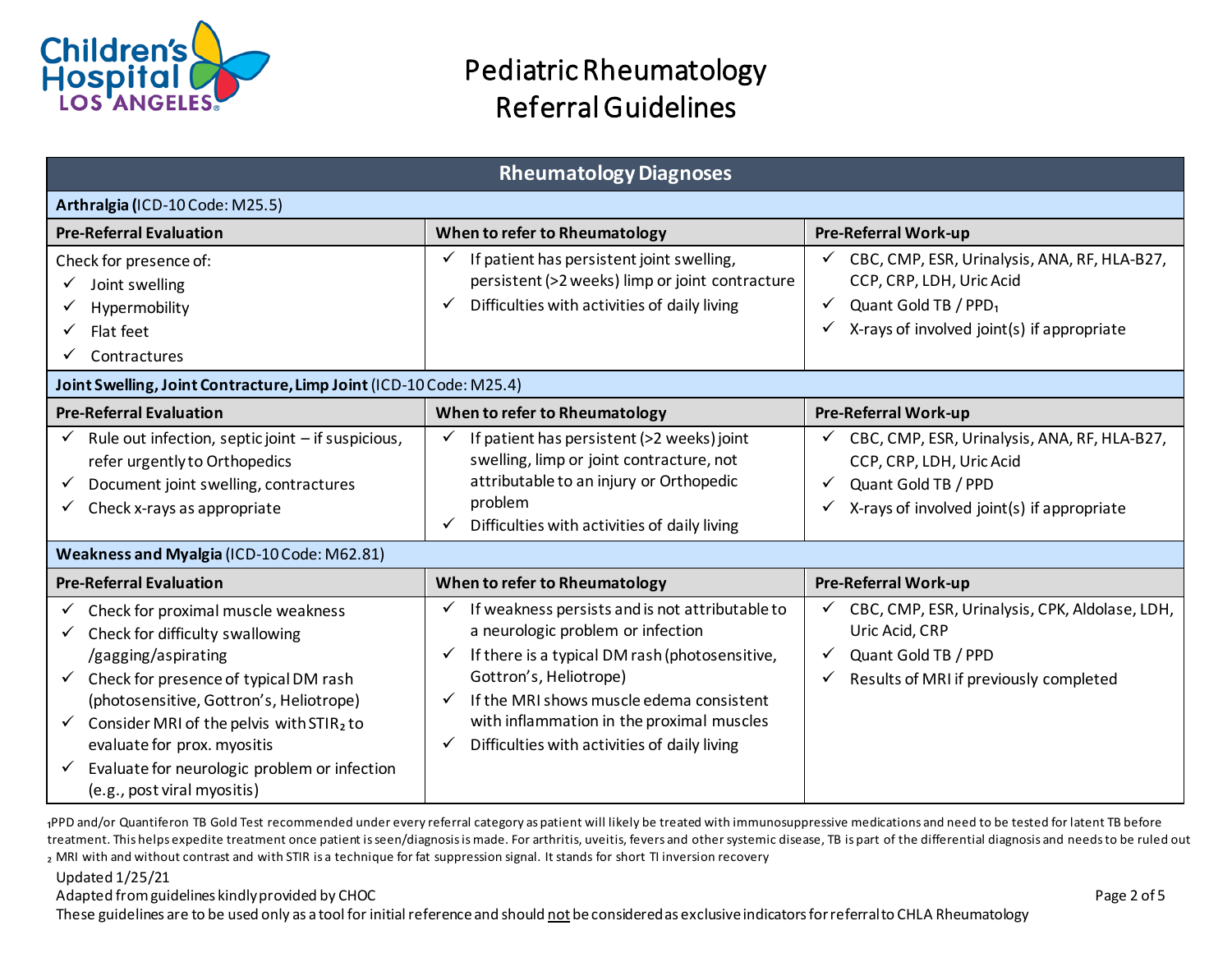

| <b>Back Pain (ICD-10: M54.9)</b>                                                                                                                                                             |                                                                                                                                                                                                                                                                                                                                                                      |                                                                                                                                                                                                                                                                |  |  |
|----------------------------------------------------------------------------------------------------------------------------------------------------------------------------------------------|----------------------------------------------------------------------------------------------------------------------------------------------------------------------------------------------------------------------------------------------------------------------------------------------------------------------------------------------------------------------|----------------------------------------------------------------------------------------------------------------------------------------------------------------------------------------------------------------------------------------------------------------|--|--|
| <b>Pre-Referral Evaluation</b>                                                                                                                                                               | When to refer to Rheumatology                                                                                                                                                                                                                                                                                                                                        | <b>Pre-Referral Work-up</b>                                                                                                                                                                                                                                    |  |  |
| Check for Sacroiliac (SI) Joint tenderness<br>Check for global stiffness, and specifically,<br>ability to flex and extend back<br>Consider MRI (without contrast) of pelvis and<br>SI joints | If patient shows signs of SI joint tenderness or<br>$\checkmark$<br>+MRI c/w inflammatory arthritis in SI<br>joints/spine<br>If ability to flex/extend back is decreased, or if<br>$\checkmark$<br>patient has difficulty with daily tasks that<br>require bending/flexing back (e.g., tying shoes)                                                                  | CBC, CMP, ESR, Urinalysis, HLA-B27, CRP, RF,<br>CCP, LDH, Uric Acid<br>Quant Gold TB / PPD<br>Results of any previously completed imaging                                                                                                                      |  |  |
| Malar Rash (ICD-10: R21)                                                                                                                                                                     |                                                                                                                                                                                                                                                                                                                                                                      |                                                                                                                                                                                                                                                                |  |  |
| <b>Pre-Referral Evaluation</b>                                                                                                                                                               | When to refer to Rheumatology                                                                                                                                                                                                                                                                                                                                        | <b>Pre-Referral Work-up</b>                                                                                                                                                                                                                                    |  |  |
| Monitor if rash persists over time, or becomes<br>purpuric or eroded<br>Check for signs of Systemic Lupus                                                                                    | If rash persists or becomes purpuric or eroded<br>✓<br>If previously obtained other autoantibodies<br>✓<br>dsDNA, Smith, RNP, antiphospholipid Ab) are<br>positive (not just ANA)<br>If patient has any other systemic signs of<br>$\checkmark$<br>Lupus, including: joint swelling, oral ulcers,<br>proteinuria, serositis, cytopenias, or mental<br>status changes | CBC, CMP, ESR, Urinalysis (micro and macro),<br>CRP, ANA (by IFA), LDH, Uric Acid, dsDNA, C3,<br>C <sub>4</sub><br>Quant Gold TB / PPD<br>Results of any previously completed imaging                                                                          |  |  |
| Proteinuria (ICD-10: MR80.9) Hematuria (ICD-10 Code: R31.9)                                                                                                                                  |                                                                                                                                                                                                                                                                                                                                                                      |                                                                                                                                                                                                                                                                |  |  |
| <b>Pre-Referral Evaluation</b>                                                                                                                                                               | When to refer to Rheumatology                                                                                                                                                                                                                                                                                                                                        | <b>Pre-Referral Work-up</b>                                                                                                                                                                                                                                    |  |  |
| Monitor if proteinuria persists<br>Check for signs of Lupus or vasculitis<br>Check 1st am urine for Prot/Creatinine<br>Rule out infection (urine cx, Chlamydia/GC)                           | If proteinuria or hematuria persists and there<br>✓<br>is no infectious or anatomic cause found and<br>there is some other manifestation signs of<br>systemic disease including: rash, fever, weight<br>loss, arthritis, serositis, or Lupus serologies3                                                                                                             | CBC, CMP, ESR, Urinalysis (micro and macro),<br>CRP, ANA (by IFA), LDH, Uric Acid, dsDNA, C3,<br>C <sub>4</sub><br>$\checkmark$<br><b>ANCA</b><br>Urine protein to creatinine ratio<br>Quant Gold TB / PPD<br>✓<br>Results of any previously completed imaging |  |  |

₃While we do not recommend routine use of "lupus panels", if the patient is already positive for ANA and dsDNA, Smith, RNP, antiphospholipid, they should be referred

## Updated 1/25/21

Adapted from guidelines kindly provided by CHOC **Page 3 of 5** 

These guidelines are to be used only as a tool for initial reference and should not be considered as exclusive indicators for referral to CHLA Rheumatology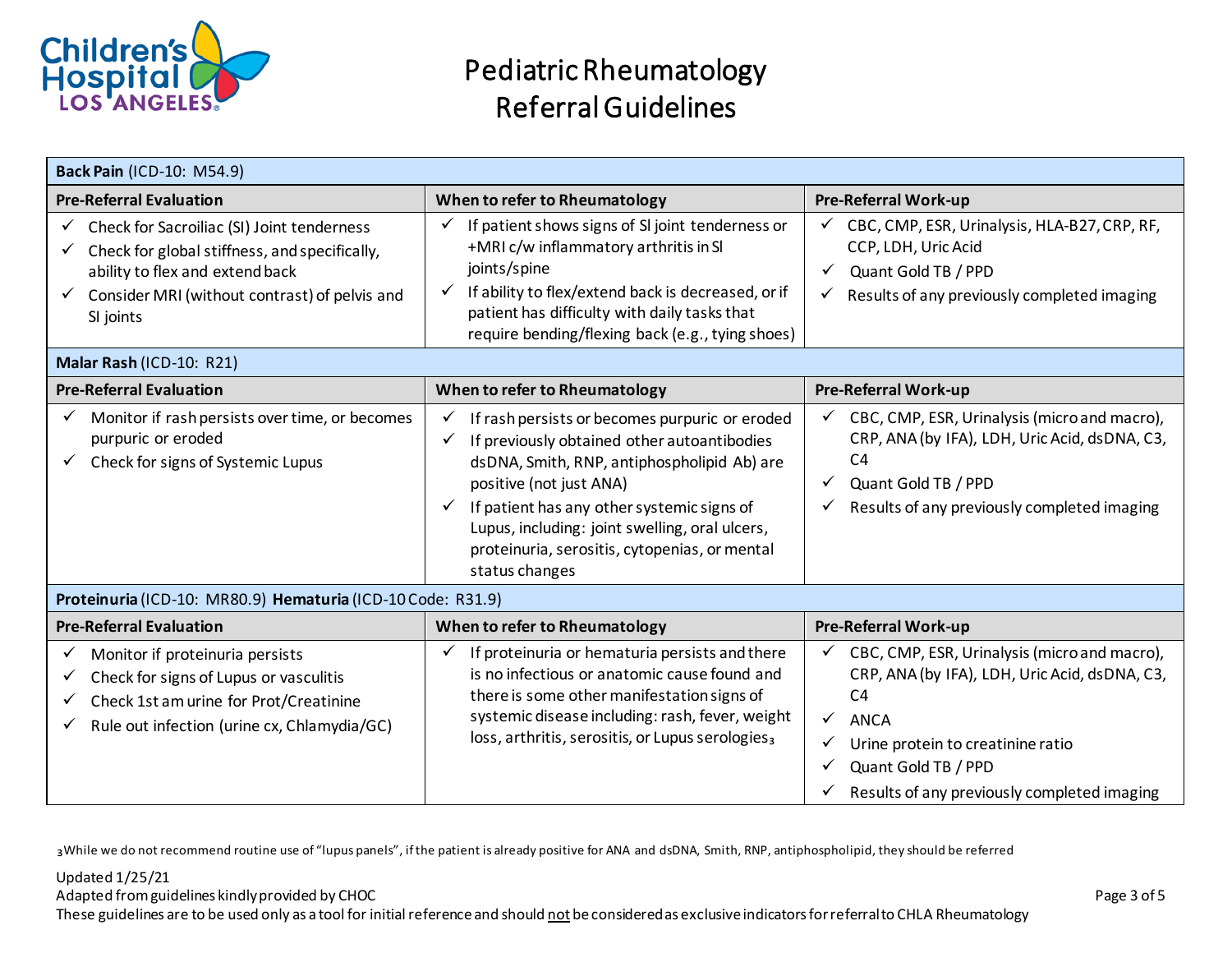

| <b>Unexplained Fevers (ICD-10 Code: R50.9)</b>                                                                                                                                                                                                                          |                                                                                                                                                                                                                                                                                     |                                                                                                                                                                    |  |
|-------------------------------------------------------------------------------------------------------------------------------------------------------------------------------------------------------------------------------------------------------------------------|-------------------------------------------------------------------------------------------------------------------------------------------------------------------------------------------------------------------------------------------------------------------------------------|--------------------------------------------------------------------------------------------------------------------------------------------------------------------|--|
| <b>Pre-Referral Evaluation</b>                                                                                                                                                                                                                                          | When to refer to Rheumatology                                                                                                                                                                                                                                                       | <b>Pre-Referral Work-up</b>                                                                                                                                        |  |
| Rule out infection first<br>✓<br>Rule out malignancy<br>✓<br>Examine for signs of systemic autoimmune<br>✓<br>disease, especially arthritis<br>Consider infectious disease and/or oncology<br>✓<br>consult for unusually prolonged or persistent<br>fevers <sub>4</sub> | If no evidence of infection or malignancy<br>v<br>If there are specific signs of systemic disease -<br>including rash, oral ulcers, arthritis, serositis,<br>etc.<br>$\checkmark$ If there is a family history of periodic fevers                                                   | CBC, CMP, ESR, CRP, Urinalysis, CRP, CXR, LDH,<br>Uric Acid<br>o If considering periodic fever syndrome,<br>obtain with and without a fever<br>Quant Gold TB / PPD |  |
| Skin Tightening or Extremity Color Changes (ICD-10 Code: L98.8)                                                                                                                                                                                                         |                                                                                                                                                                                                                                                                                     |                                                                                                                                                                    |  |
| <b>Pre-Referral Evaluation</b>                                                                                                                                                                                                                                          | When to refer to Rheumatology                                                                                                                                                                                                                                                       | <b>Pre-Referral Work-up</b>                                                                                                                                        |  |
| Examine for signs of sclerodactyly or skin<br>tightening, esophageal dysmotility, calcinosis,<br>pulmonary hypertension<br>Screen for ability to make a fist or joint<br>✓<br>contractures<br>Screen for lung disease <sub>s</sub><br>v<br>Raynaud's<br>✓               | If there are progressive skin changes (including<br>✓<br>focal or linear lesions, e.g. Morphea)<br>If there are joint contractures<br>$\checkmark$<br>If there are any signs of systemic disease or<br>✓<br>lung disease<br>If there are unexplained digital ulcers<br>$\checkmark$ | CBC, CMP, ESR, Urinalysis (micro and macro),<br>CRP, CXR, ANA (by IFA), LDH, Uric Acid<br>Quant Gold TB / PPD<br>Results of any previously completed imaging       |  |
| Iritis - Inflammatory Eye Disease (ICD-10: H20.0)                                                                                                                                                                                                                       |                                                                                                                                                                                                                                                                                     |                                                                                                                                                                    |  |
| <b>Pre-Referral Evaluation</b>                                                                                                                                                                                                                                          | When to refer to Rheumatology                                                                                                                                                                                                                                                       | <b>Pre-Referral Work-up</b>                                                                                                                                        |  |
| Refer urgently to Ophthalmology<br>✓<br>Examine for signs of systemic disease,<br>✓<br>especially arthritis                                                                                                                                                             | If the Ophthalmologist confirms Uveitis, then<br>complete Pre-Referral Work-up                                                                                                                                                                                                      | CBC, CMP, ESR, Urinalysis, Uric Acid, LDH, ANA<br>Quant Gold TB / PPD<br>Results of any previously completed imaging                                               |  |

₄Malignancy needs to be ruled out when the patients have persistent/prolonged fevers, but not necessarily when they have a week of fever every other month. Infection needs to be ruled out with recurrent fevers and every episode of fever that the patient has, because the most common cause of recurrent fevers in children are largely asymptomatic minor viral illness where a fever may be the only symptom. It does not always need an extensive work-up with ID consult, but it does need a physician or NP to evaluate whether patient has an infection or not ₅ Basic clinical screening with a focused history and exam for signs of respiratory problems, especially cough, dyspnea and exercise intolerance

Updated 1/25/21

Adapted from guidelines kindly provided by CHOC **Page 4 of 5** 

These guidelines are to be used only as a tool for initial reference and should not be considered as exclusive indicators for referral to CHLA Rheumatology